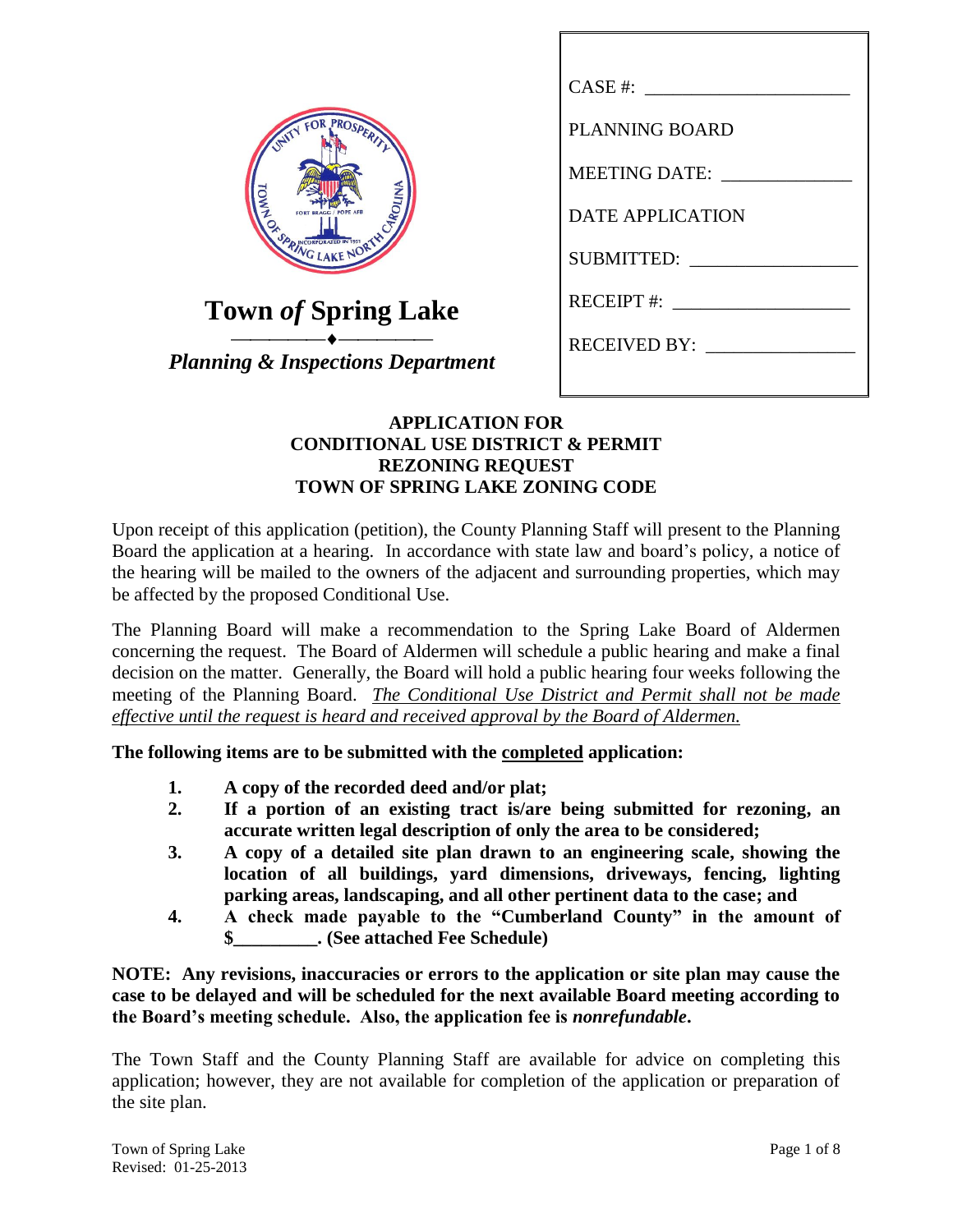# **TO THE BOARD OF ALDERMEN, TOWN OF SPRING LAKE, NORTH CAROLINA THROUGH THE CUMBERLAND COUNTY JOINT PLANNING BOARD:**

I (We), the undersigned, hereby submit this application, and petition the Town Board to amend and to change the zoning map of the Town of Spring Lake as provided for under the provisions of the Spring Lake Zoning Code. In support of this petition, as hereinafter requested, the following facts are submitted:

| 1.  |                                                                                   | Applicant/Agent                                                                                                                        |  |         |  |
|-----|-----------------------------------------------------------------------------------|----------------------------------------------------------------------------------------------------------------------------------------|--|---------|--|
| 2.  |                                                                                   |                                                                                                                                        |  |         |  |
| 3.  |                                                                                   |                                                                                                                                        |  |         |  |
| 4.  |                                                                                   |                                                                                                                                        |  |         |  |
| 5.  |                                                                                   | Parcel Identification Number (PIN #) of subject property: ______________________<br>(also known as Tax ID Number or Property Tax ID)   |  |         |  |
| 6.  |                                                                                   |                                                                                                                                        |  |         |  |
| 7.  |                                                                                   |                                                                                                                                        |  |         |  |
| 8.  |                                                                                   |                                                                                                                                        |  |         |  |
| 9.  |                                                                                   | Registry. (Attach copy of deed of subject property as it appears in Registry).                                                         |  |         |  |
| 10. |                                                                                   |                                                                                                                                        |  |         |  |
| 11. |                                                                                   |                                                                                                                                        |  |         |  |
|     | excluded.                                                                         | NOTE: Be specific and list all intended uses or in the alternative, list the uses to be                                                |  |         |  |
| 12. | It is requested that the foregoing property be rezoned FROM: ____________________ |                                                                                                                                        |  |         |  |
|     | TO: (Select one)                                                                  |                                                                                                                                        |  |         |  |
|     | (Article IV)                                                                      | _____Conditional Zoning District, with an underlying zoning district of<br>Mixed Use District/Conditional Zoning District (Article VI) |  |         |  |
|     |                                                                                   | Planned Neighborhood District/Conditional Zoning District (Article VII)                                                                |  |         |  |
|     | (Article VIII)                                                                    | Density Development/Conditional Zoning District, at the _________                                                                      |  | Density |  |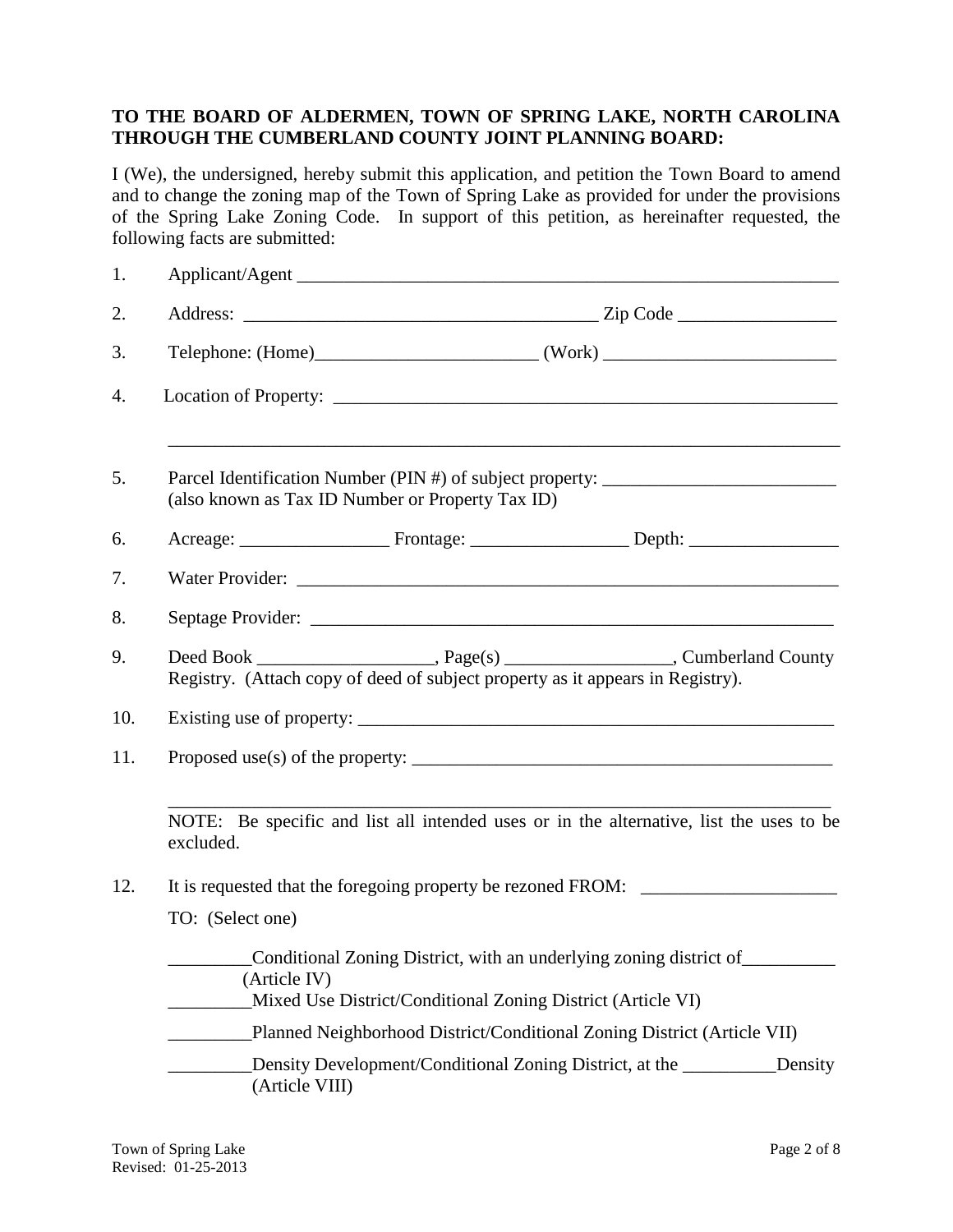# APPLICATION FOR CONDITIONAL USE PERMIT

## 1. PROPOSED USE(S):

A. List the use(s) proposed for the Conditional Use Permit. (Use of the underlying district will be restricted only to the use(s) specified in this application.)

B. Density: List the amount of acreage that will be residential, commercial, and/or open space, and the number of lots and/or dwelling units proposed, and the square footage of the non-residential units.

#### 2. DIMENSIONAL REQUIREMENTS: (Sec. 42-192):

Reference either the dimensional requirements of the district or list the proposed setbacks.

# 3. OFF-STREET PARKING AND LOADING (Sec. 42-260 *et. seq*.):

Off-street parking and loading: List the number of spaces, type of surfacing material and any other pertinent information.

# 4. SIGN REQUIREMENTS (Sec. 42-288 *et. seq*.):

Reference the district sign dimensional regulations. The site plan must reflect any areas for proposed freestanding signs.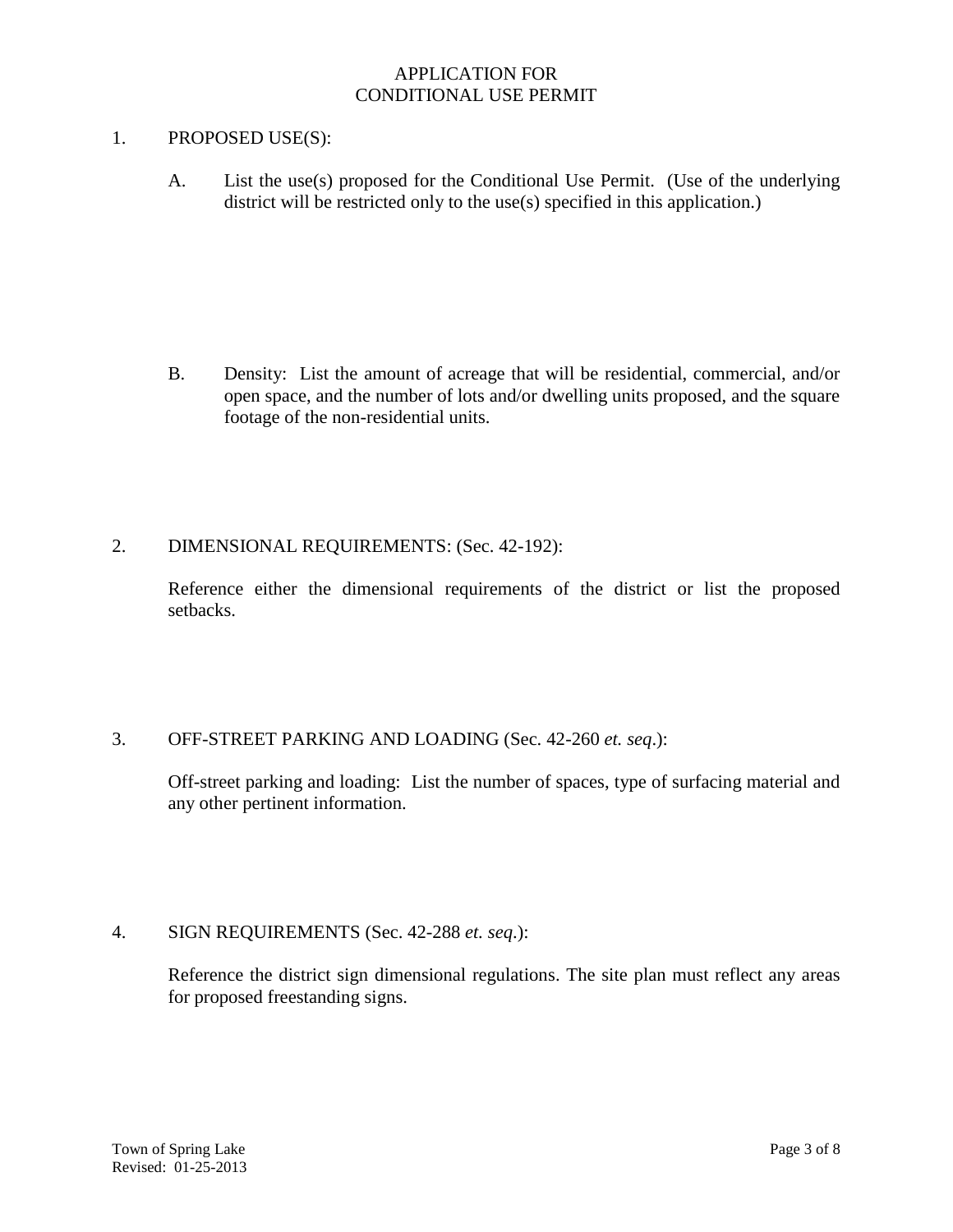# 5. LANDSCAPE AND BUFFER REQUIREMENTS (Sec. 42-223 *et. seq*.):

A. For all new non-residential and mixed use development abutting a public street, indicate the number and type of large or small ornamental trees used in the streetscape, yard space, and/or parking areas, plus the number and type of shrubs all required landscaping must be included on the site plan.

B. Indicate the type of buffering and approximate location, width and setback from the property lines—all required buffering must be included on the site plan.

#### 6. MISCELLANEOUS:

List any information related to this petition, such as: the days and hours of the operation, number of employees, exterior lighting, noise, odor and smoke, emission controls, etc.

# 7. SITE PLAN REQUIREMENTS:

The application must include a site plan drawn to the specifications of Sec. 42-167. If the proposed uses involve development subject to the Town's Subdivision Regulations, the site plan required may be general in nature, showing a generalized street pattern, if applicable, and the location of proposed uses. If the proposed uses include development not subject to the Subdivision Regulations, the site plan shall be of sufficient detail to allow the County Planning Staff, Town Staff and the Planning Board to analyze the proposed uses and arrangement of uses on the site. It shall also include the footprints of all buildings (proposed and existing), the proposed number of stories, location and number of off-street parking and loading spaces, proposed points of access to existing streets and internal circulation patterns. In addition, the location of all proposed buffers and fences and landscaping shall be included on the site plan.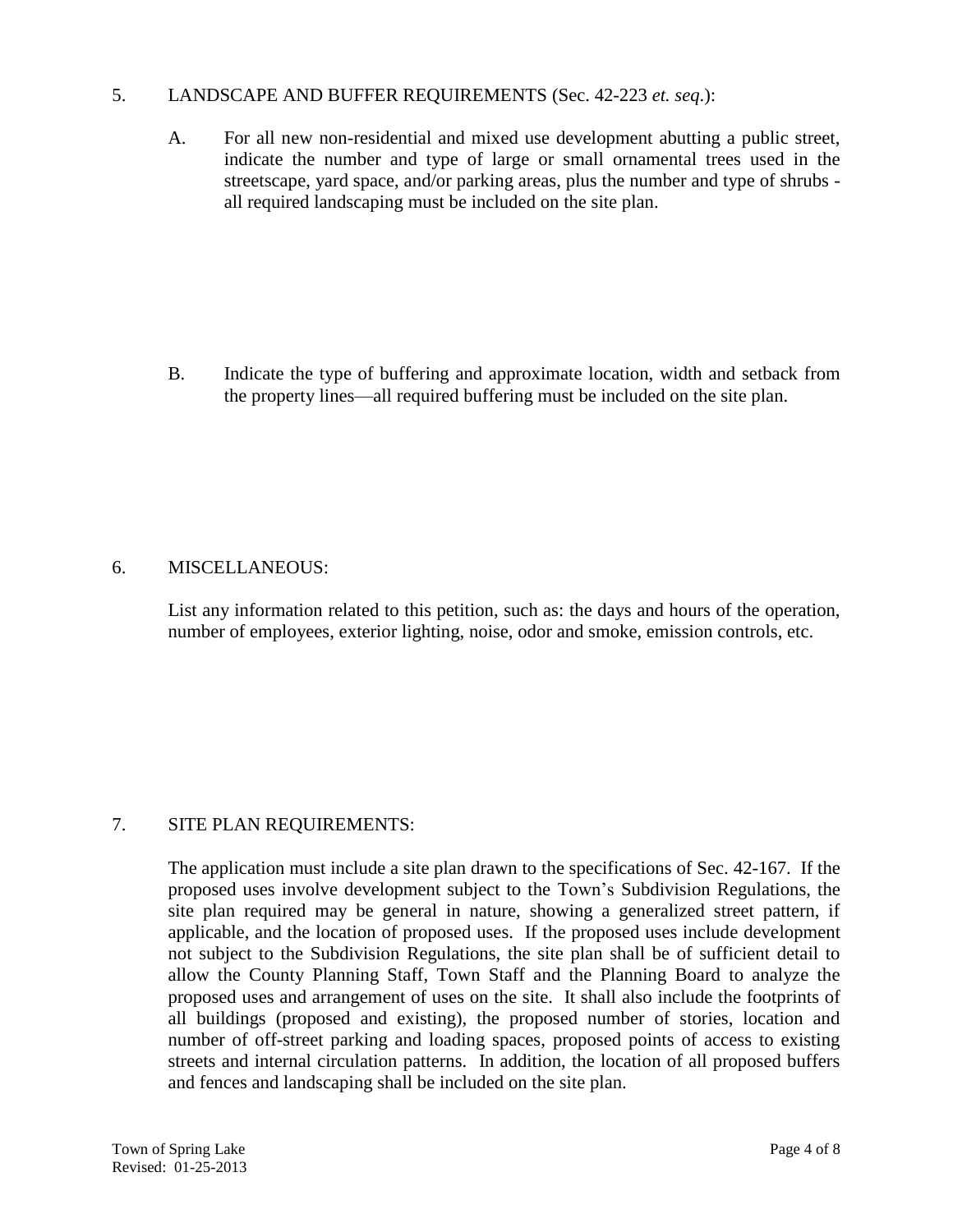## 8. STATEMENT OF ACKNOWLEDGMENT:

It is understood by the undersigned that the official zoning map, as originally adopted and subsequently amended, is presumed to be appropriate to the property involved and that the burden of proof for a zoning amendment (rezoning) rest with the petitioner.

It is the responsibility of the petitioner (personally or by agent) to submit to the County Planning Staff a valid request, not incompatible with existing neighborhood zoning patterns.

In order for the Planning Board to offer a favorable recommendation and for the Board of Aldermen to approve any Conditional Use District and Permit they must find from the evidence presented at their respective hearing that:

- A. The use will not materially endanger the public health or safety if located according to the plan submitted and recommended;
- B. The use meets all required conditions and specifications;
- C. The use will maintain or enhance the value of adjoining or abutting properties, or that the use is a public necessity; and
- D. The location and character of the use, if developed according to the plan as submitted and recommended, will be in harmony with the area in which it is to be located and in general conformity with Town's most recent Land Use Plan and adopted planning policies.

I further understand I must voluntarily agree to all conditions for the Conditional Use Permit. The undersigned hereby acknowledge that the County Planning Staff has conferred with the petitioner or assigns, and the application as submitted is accurate and correct.

\_\_\_\_\_\_\_\_\_\_\_\_\_\_\_\_\_\_\_\_\_\_\_\_\_\_\_\_\_\_\_\_\_\_\_\_\_\_\_\_\_\_\_\_\_\_\_\_\_\_\_\_\_\_\_\_\_\_\_\_\_\_\_\_\_\_\_\_\_\_\_\_

\_\_\_\_\_\_\_\_\_\_\_\_\_\_\_\_\_\_\_\_\_\_\_\_\_\_\_\_\_\_\_\_\_\_\_\_\_\_\_\_\_\_\_\_\_\_\_\_\_\_\_\_\_\_\_\_\_\_\_\_\_\_\_\_\_\_\_\_\_\_\_\_

\_\_\_\_\_\_\_\_\_\_\_\_\_\_\_\_\_\_\_\_\_\_\_\_\_\_\_\_\_\_\_\_\_\_\_\_\_\_\_\_\_\_\_\_\_\_\_\_\_\_\_\_\_\_\_\_\_\_\_\_\_\_\_\_\_\_\_\_\_\_\_\_

\_\_\_\_\_\_\_\_\_\_\_\_\_\_\_\_\_\_\_\_\_\_\_\_\_\_\_\_\_\_\_\_\_\_\_ \_\_\_\_\_\_\_\_\_\_\_\_\_\_\_\_\_\_\_\_\_\_\_\_\_\_\_\_\_\_\_\_\_\_\_\_

\_\_\_\_\_\_\_\_\_\_\_\_\_\_\_\_\_\_\_\_\_\_\_\_\_\_\_\_\_\_\_\_\_\_\_ \_\_\_\_\_\_\_\_\_\_\_\_\_\_\_\_\_\_\_\_\_\_\_\_\_\_\_\_\_\_\_\_\_\_\_\_

NAME OF ONWER(S) (PRINT OR TYPE)

ADDRESS OF OWNER(S)

E-MAIL

HOME TELEPHONE WORK TELEPHONE

SIGNATURE OF OWNER(S) SIGNATURE OF OWNER(S)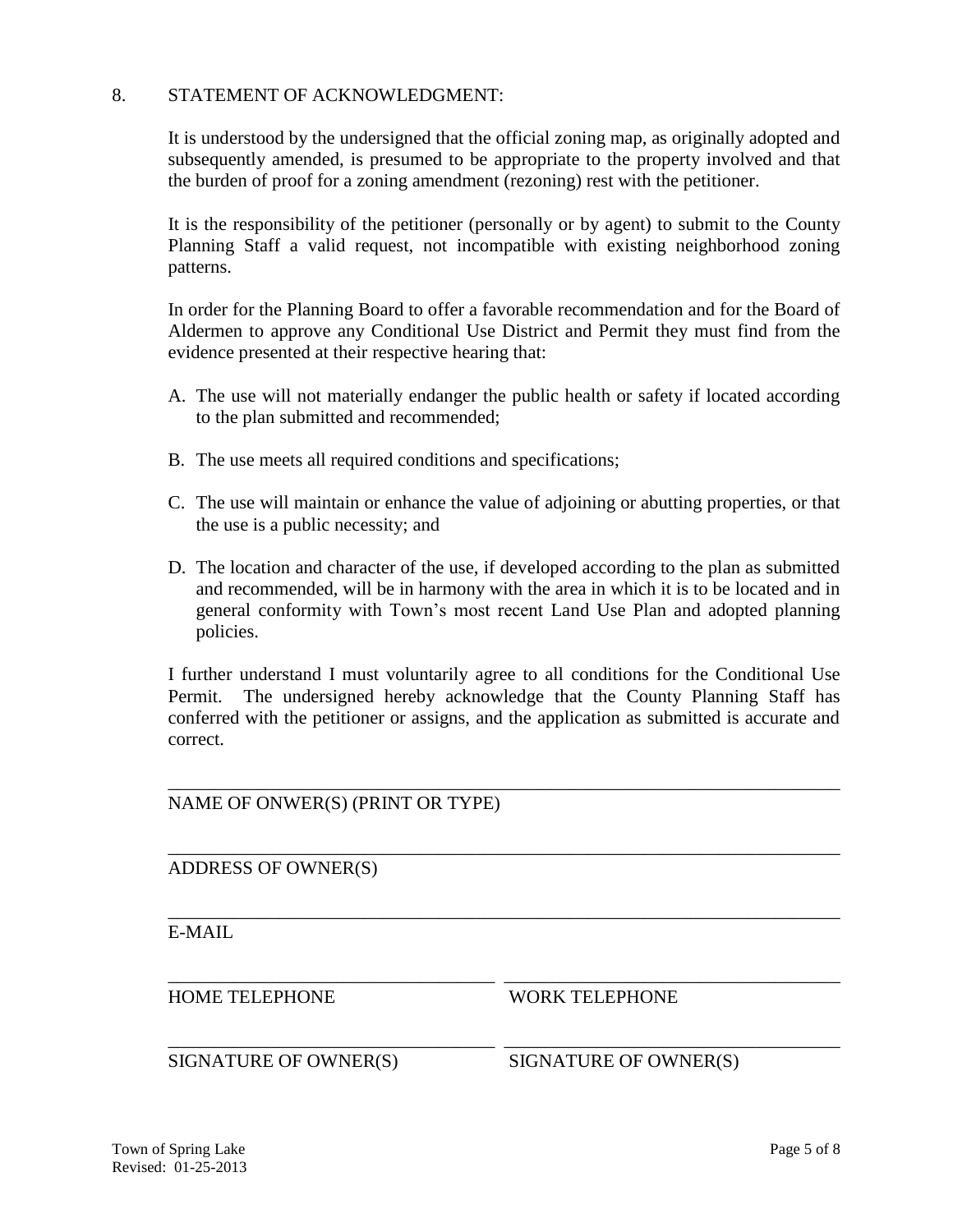NAME OF AGENT, ATTORNEY, APPLICANT (by assign) (PRINT OR TYPE)

\_\_\_\_\_\_\_\_\_\_\_\_\_\_\_\_\_\_\_\_\_\_\_\_\_\_\_\_\_\_\_\_\_\_\_\_\_\_\_\_\_\_\_\_\_\_\_\_\_\_\_\_\_\_\_\_\_\_\_\_\_\_\_\_\_\_\_\_\_\_\_\_

\_\_\_\_\_\_\_\_\_\_\_\_\_\_\_\_\_\_\_\_\_\_\_\_\_\_\_\_\_\_\_\_\_\_\_ \_\_\_\_\_\_\_\_\_\_\_\_\_\_\_\_\_\_\_\_\_\_\_\_\_\_\_\_\_\_\_\_\_\_\_\_

\_\_\_\_\_\_\_\_\_\_\_\_\_\_\_\_\_\_\_\_\_\_\_\_\_\_\_\_\_\_\_\_\_\_\_ \_\_\_\_\_\_\_\_\_\_\_\_\_\_\_\_\_\_\_\_\_\_\_\_\_\_\_\_\_\_\_\_\_\_\_\_

## \_\_\_\_\_\_\_\_\_\_\_\_\_\_\_\_\_\_\_\_\_\_\_\_\_\_\_\_\_\_\_\_\_\_\_\_\_\_\_\_\_\_\_\_\_\_\_\_\_\_\_\_\_\_\_\_\_\_\_\_\_\_\_\_\_\_\_\_\_\_\_\_ ADDRESS OF AGENT, ATTORNEY, APPLICANT

HOME TELEPHONE WORK TELEPHONE

E-MAIL ADDRESS FAX NUMBER

\_\_\_\_\_\_\_\_\_\_\_\_\_\_\_\_\_\_\_\_\_\_\_\_\_\_\_\_\_\_\_\_\_\_\_ SIGNATURE OF AGENT, ATTORNEY, OR APPLICANT

- \* *ALL* **record property owners must sign this petition.**
- **\* The contents of this application, upon submission, become "public record."**

| <b>REQUESTED ZONING</b><br>DISTRICTS <sup>1</sup>                                                         | <b>LESS THAN</b><br><b>5 ACRES</b> | 5 TO 50<br><b>ACRES</b> | 50 TO 100<br><b>ACRES</b> | $100+$<br><b>ACRES</b> |  |
|-----------------------------------------------------------------------------------------------------------|------------------------------------|-------------------------|---------------------------|------------------------|--|
| <b>CONDITIONAL USE</b><br>DISTRICTS <sup>2</sup><br><b>RESIDENTIAL</b><br><b>DD/CUD</b>                   | \$500                              | \$500                   | \$500                     | \$500                  |  |
| <b>CONDITIONAL USE</b><br><b>DISTRICTS2</b><br><b>NONRESIDENTIAL</b><br><b>PND/CUD</b><br><b>MXD/CCUD</b> | \$700                              | \$800                   | \$800                     | \$800                  |  |

# **TOWN OF SPRING LAKE CONDITIONAL USE DISTRICT AND PERMIT FEE SCHEDULE**

1 If more than one zoning district is requested in the same application, the highest fee for the district requested will apply.

2 If a general rezoning is requested and based on recommendations of the Planning Board or Town of Aldermen, the applicant desires to submit a Conditional Use District application; the original application fee will be credited towards the Conditional Use District and Permit application fee.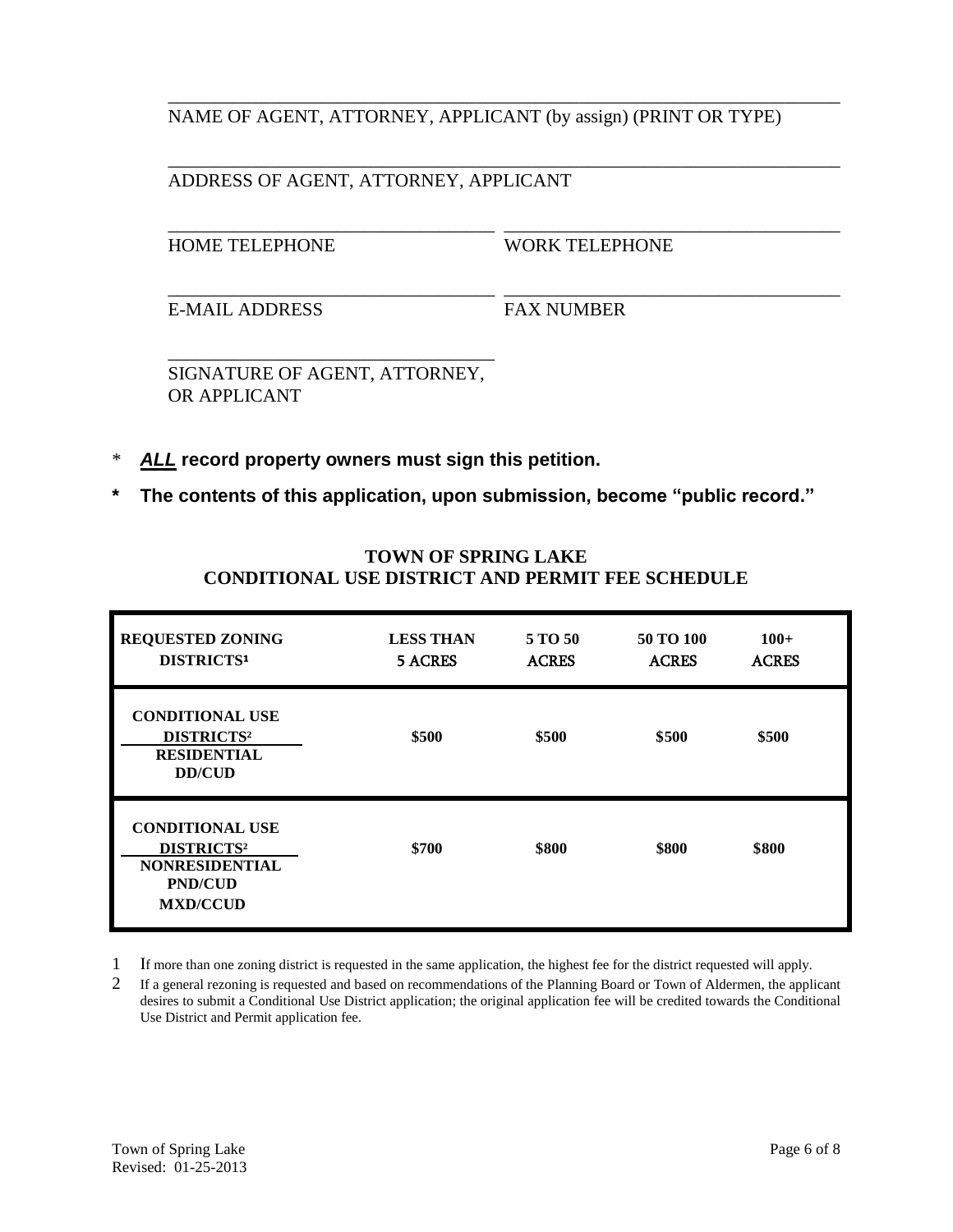**\_\_\_\_\_\_\_\_\_\_\_\_\_\_\_\_\_\_\_\_\_\_\_\_\_\_\_\_\_\_\_\_\_\_\_\_\_\_\_\_\_\_\_\_\_\_\_\_\_\_\_\_\_\_\_\_\_\_**

#### 1. Drawing done to engineering scale

#### 2. Drawing will reflect:

- metes and bounds of entire site with adjoining street right-of-way shown and name or state road number of that street or road;
- foot print of all existing and/or proposed buildings or additions with dimensions and square footage indicated;
- location and size of all existing and/or proposed curbcuts and indicate such on the plan;
- parking plan to include the location of all proposed spaces (standard size is 9' by 20'), parking isle width and traffic circulation scheme;
- existing or proposed location and drain field area of wells and/or septic tanks;
- existing or proposed fencing;
- setbacks of all existing and/or proposed buildings or additions from all other building and from all property lines- Note: If setbacks shown are not in accordance with the minimum setbacks of the zoning district of the property, and if appropriate, attach a letter requesting an alternate yard with a reasonable explanation or justification as to why the alternate yard is necessary and logical in order to develop the site;
- Any easements which may exist on the subject property are accounted for and shown on the plan, not encumbered and that no part of the development is violating the rights of the easement holder;
- Location, type and size of all freestanding signs;  $\bullet$
- Location of buffer with the type and size indicated;
- Location of landscaping and type of plantings.
- 3. Vicinity map to show location of property or site within the County
- 4. Correct north arrow
- 5. Data block to reflect the following:
	- name of development
	- owner
	- zoning of property
	- acreage of site
	- scale of drawing
	- proposed building or addition square footage
	- number of off-street parking spaces (to include handicapped spaces)

6. If the subject property contains split zoning, zoning lines must be shown on the site plan.